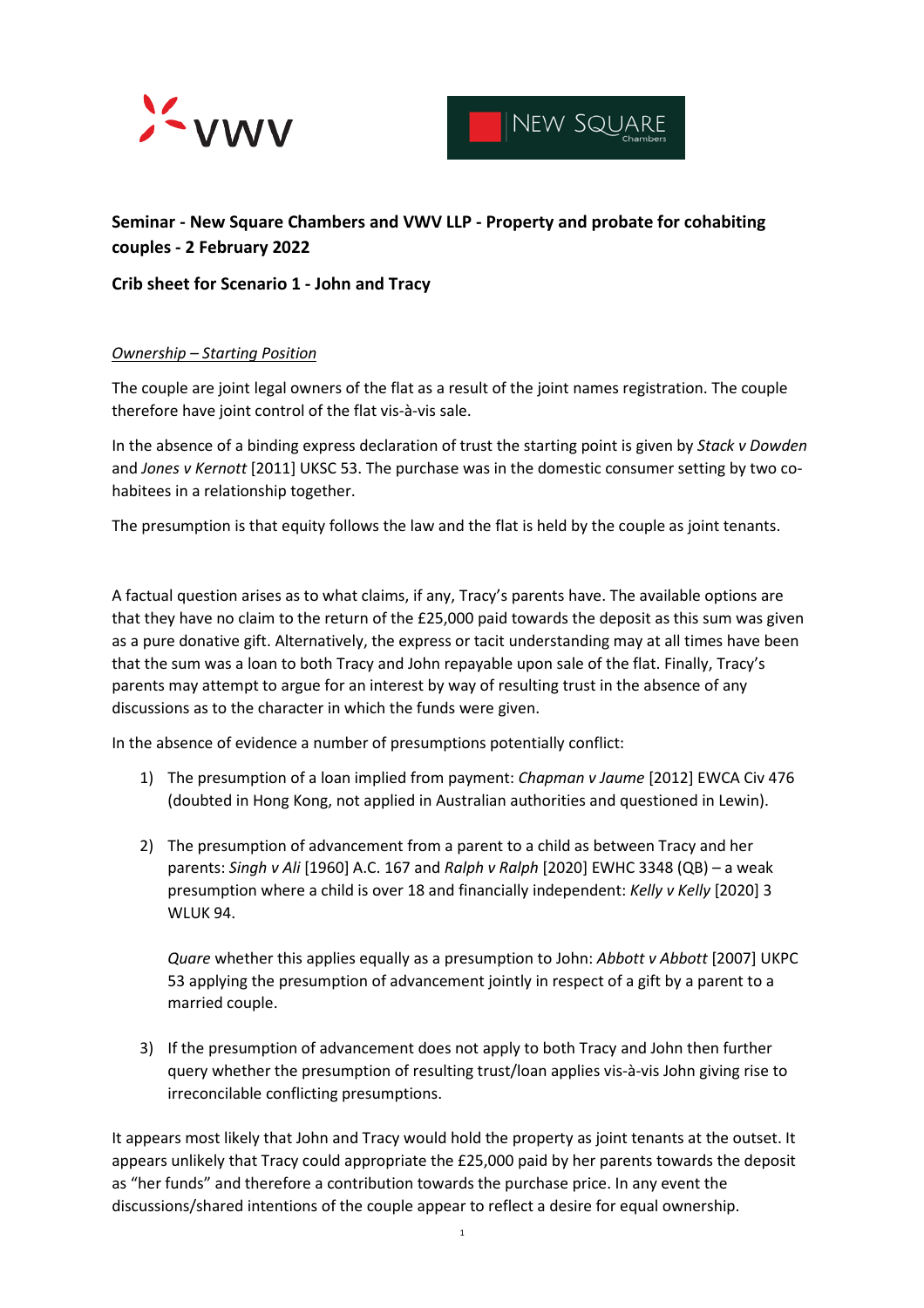## *John's Mortgage Lump Sum Contribution*

Does this amount to a subsequent variation of ownership shares? The discussion between the couple arguably indicates a shared awareness that this contribution may impact ownership or beneficial entitlements, albeit both parties considered such an eventuality unlikely when the payment was made.

John could advance three potential arguments:

1) That the parties held a shared common intention to vary the beneficial interests in the flat in accordance with his increased contribution.

It is possible to rely upon later conduct and an inferred or express common intention to vary shares: *Jones v Kernott* at [51].

As noted in *James v Thomas* [2007] EWCA Civ 1212 (a sole name case) "*in the absence of an express post-acquisition agreement, a court will be slow to infer from conduct alone that parties intended to vary existing beneficial interests established at the time of acquisition*."

This argument also struggles as the couple's discussion was knowingly conditional/reflective of one potential future scenario.

2) That the same shared intention was acted upon by John to his detriment in the expectation that the £25,000 contribution would be reflected by a proportionate increase in John's ownership share if the couple ever had to sell in the event of a breakup. John seeks a remedy by way of proprietary estoppel in the circumstances. See generally *Davies v Davies* [2016] 2 P. & C.R. 10.

The difficulty in this case will be in treating the discussion surrounding the £25,000 contribution as giving rise to a legitimate belief upon which John was reasonably entitled to rely that he would acquire an increased share, or that the discussion was in any way intended to be acted upon with the result that John's ownership stake would increase.

Further difficulties arise as to the potentially wider scope of remedy which may extend from a proportionate increase in ownership down to a contribution to the mortgage lump sum: *Guest v Guest* (watch this space for the Supreme Court's decision).

3) John is entitled to contribution of ½ of the lump sum payment from Tracy upon sale as a coliable debtor under the mortgage.

#### *Improvements to the Property*

Similar issues as above arise regarding the characterisation of the payment/contributions whether as loan or gift.

If we were to treat the payment as made by Tracy alone the starting point is *Lyle v Bedborough*  [2021] EWHC 220 (Ch):

*"94. Following Wilcox v Tait, I am entitled to infer that, while they lived together, there was no common intention that either should have to account to the other for sums spent on the Property while living together, for their joint benefit. I am satisfied that the improvements to the Property were indeed for the Bedboroughs' joint benefit. I will, therefore, make the inference."*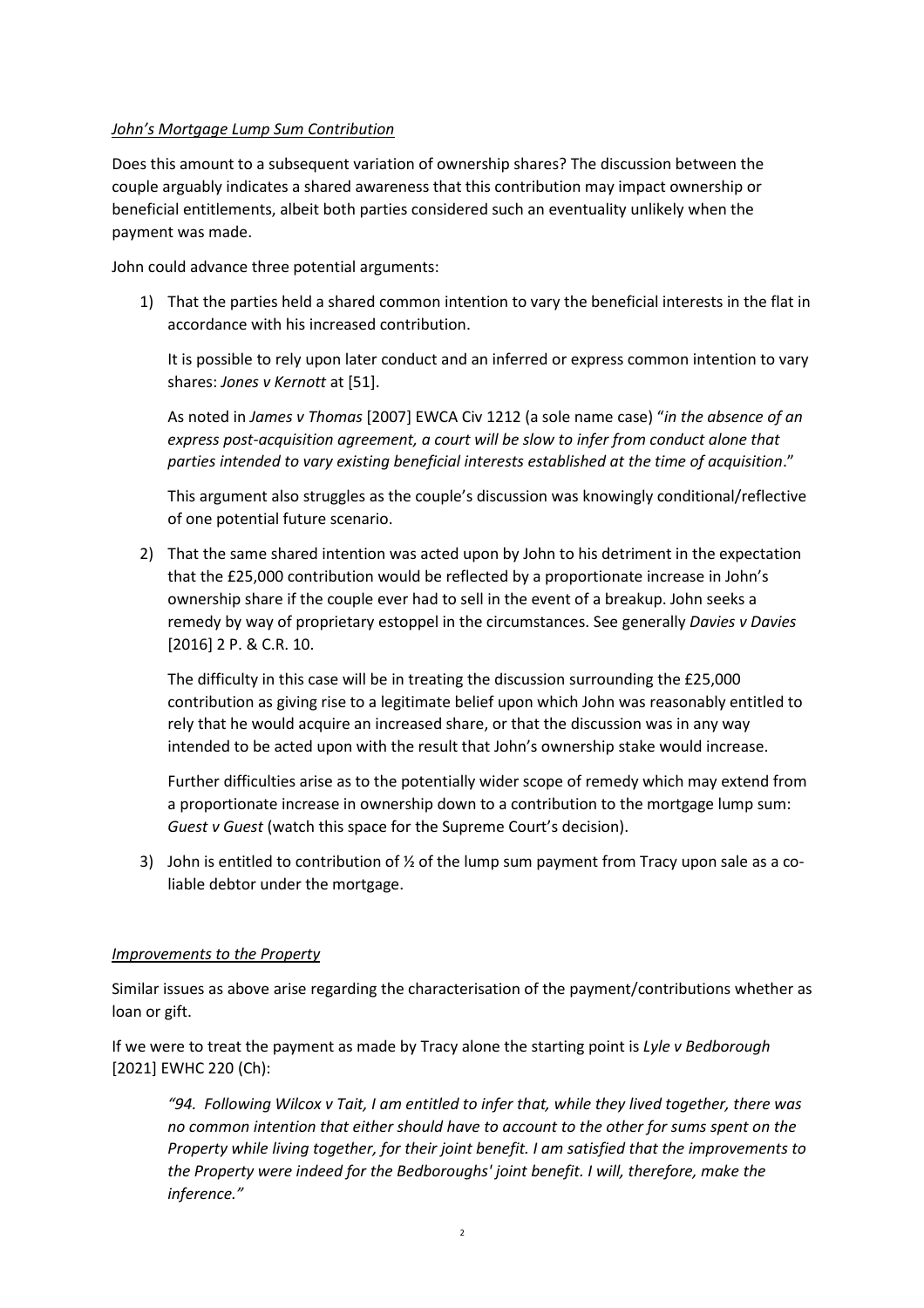The period of the accounting is typically inferred to be only post-relationship breakdown: *Wilcox v Tait*.

If there is to be an allowance the general principle (subject to the balancing of factors under TLATA 1996) is that the spending party may upon sale often recover the lesser of a proportion of their expenditure and a proportion of the attributable increase in value: *Re Pavlou* [1993] 1 W.L.R. 1046. – subject to any contrary common intention of the parties.

Where one of two joint owners improves or repairs the common property, she normally has no lien in respect of her outlay: *Re Pavlou* [1993] 1 W.L.R. 1046

There is no evidence before us that the property value increased because of the works. Equally, the contribution was made at the outset of the relationship and the *Wilcox* inference is likely to prevail in that the expenditure was for shared benefit.

## *Occupation Rent and Mortgage Contributions*

Formal ouster is not required before an occupation rent can be accounted for: see *Bailey v Dixon* [2021] EWHC 2971 (QB).

The *prima facie* position is that where Tracy has retained and paid the full mortgage contribution in respect of which she was only ever intended to contribute 50% she will be entitled to a credit for the overpayment. The mortgage contributions through the term were £1,000 per month giving a £500 credit

Correspondingly, Tracy has sole occupation and use of the shared home, whereas John has expended £1,200 per month on his alternative accommodation. A valuation would be required of the rental charge for the property and Tracy charged with ½ of this sum in keeping with a finding that she held 50% of the beneficial ownership as a joint tenant: *Akhtar v Hussain* [2012] EWCA Civ 1762.

In appropriate circumstances the interest element of mortgage repayments can be approximated with an occupation rent charge, unless the values are likely to differ significantly between the interest component and true market rent: *Ketteringham v Hardy* [2011] EWHC 162 (Ch).

#### **Conclusion**

50/50 ownership division likely with the parties capable of severing their joint tenancy in equity with a notice of severance if they so elect.

Upon a sale the equity following repayment of the mortgage would be £237,000 with each laying claim to £118,500.

It would be unlikely that Tracy would be able to claim any increased share for the £20,000 works contribution if the funds were treated as her own.

It is unlikely John could claim a proprietary benefit from his mortgage contribution but may claim a greater share of the equity reflecting half of the lump sum payment.

An occupation rent may be assessed and charged. This may in large part be set off against John's unfulfilled mortgage obligations since his departure.